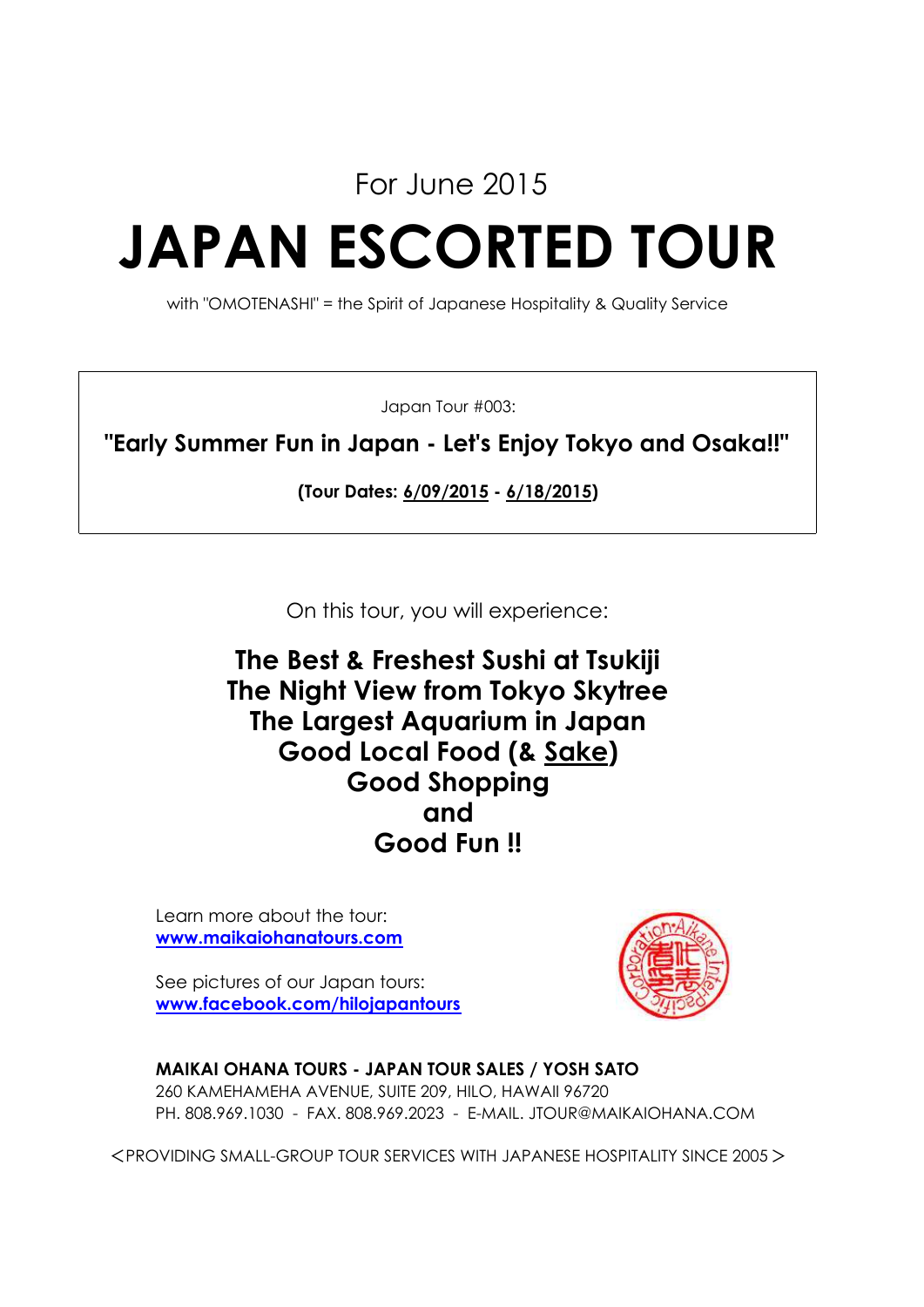# *"Early Summer Fun in Japan - Let's Enjoy Tokyo and Osaka!!"*

\*\* Perfect for first-time & repeat travelers to Japan!<br>\*\* Ohana with Keiki are welcome to join! \*\* Very flexible & cost-effective! \*\* Ohana with Keiki are welcome to join!

Tour Highlights:

- *1 ) Enjoy Japan Local Style & Experience the Japanese Hospitality!*
- *2 ) See the Night View at Tokyo Skytree & Enjoy Solamachi Shopping & Dining!*
- *3 ) Enjoy 4 Days of Free Time to Explore Japan Freely Endless Possibilities!*
- *3 ) Find the History of Japan at Osaka Castle Built by Toyotomi and Castle Museum!*
- *3 ) See One of the Largest Aquariums in the World at Kaiyukan in Osaka!*
- *4 ) Try Local Food like Ramen, Udon, Takoyaki, Okonomiyaki, Sushi, Bento, & more!*
- *6 ) Enjoy Omiyage Shopping at 100 Yen Shops/Supermarkets/Depachika & more!*

Tour Dates:

# **June 9, 2015 - June 18, 2015 < 10 Days/8 Nights >**

\*We can arrange for your extended stay in Japan *(2 easy hotel locations! - 4 nights in Tokyo and 4 nights in Osaka)*

Tour Destinations:

### **1) Tokyo area:**

 **- Tsukiji Fish Market - Asakusa/Sensoji/Nakamise Streets - Tokyo Skytree/Solamachi \*\* Tokyo Disney Resort & Baseball Game Giants vs Marines) on free days**

### **2) Osaka area:**

- **Kaiyukan Aquarium Namba Dotonbori Osaka Castle**
	- **\*\* Universal Studio Japan & Kyoto on free days**

 - Visit some of the Japan's most popular amusement parks and other popular spots on your 4 days of free time:

**Tokyo Disneyland & DisneySEA (escorted), Universal Station Japan (escorted), Ghibli museum, Sanrio Puroland, Kidzania, Tokyo Joypolis, FUJI-Q Highland, Yomiuri Land, Legoland, Ueno Zoo, Hakkeijima Sea Paradise, Shinagawa Aquarium, Sumida Aquarium, Baseball Stadiums, Soccer Stadiums, Concerts, Museums, etc.**

- Also, visit other areas beyond Tokyo and Osaka:

**Yokohama, Kamakura, Hakone, Izu, Mt. Fuji, Nikko, Kawagoe, Niigata, Nagoya, Kyoto, Nara, Kobe, Hiroshima, Yamaguchi and more…**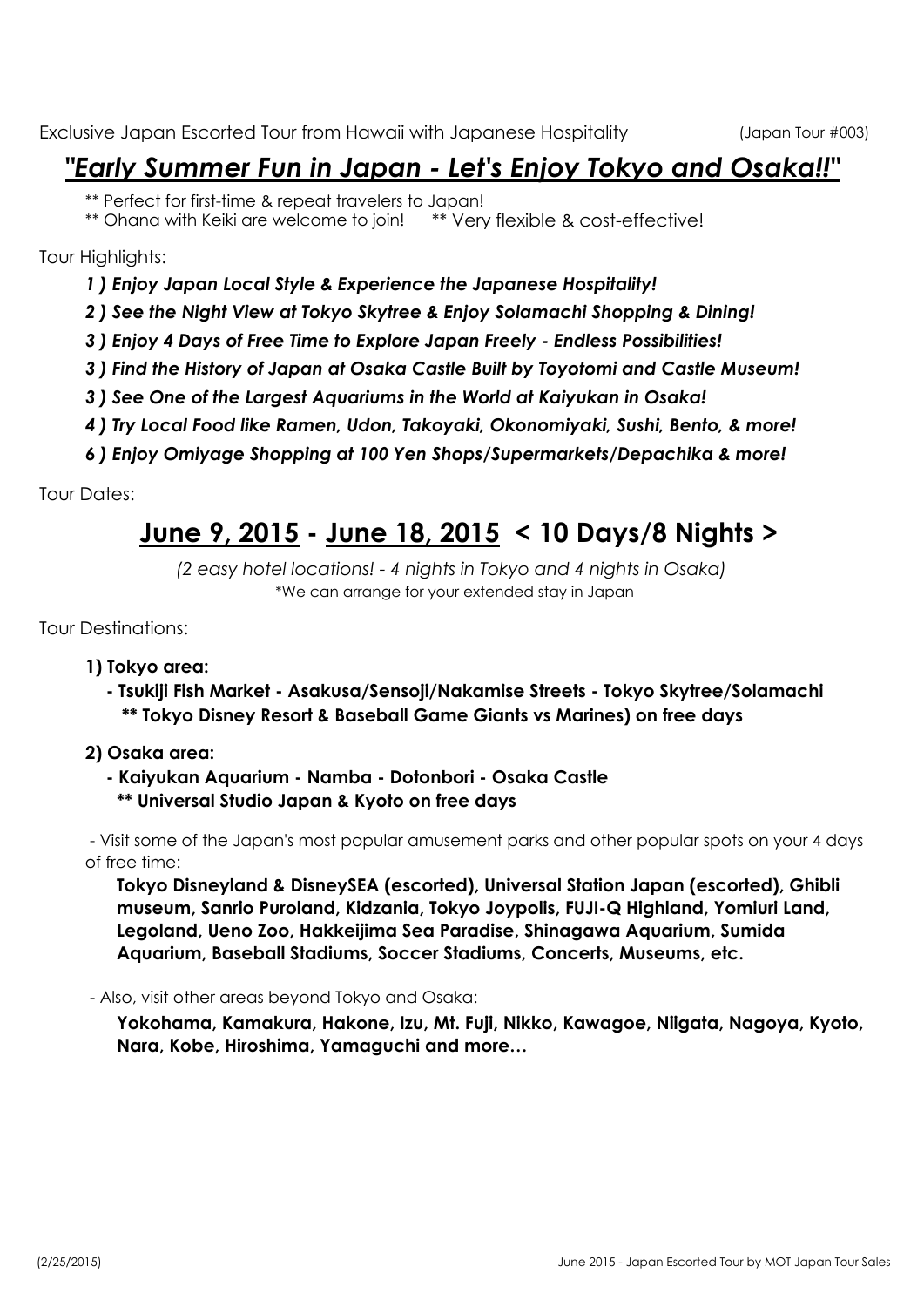### Tour Prices (Land Only): **\*\$50 discount (per person) if registered by March 31, 2015.**

- - *Child (age 6 - 11) Adult (age 12 or <)*

*Double & Triple Occupancy With Adult Occupancy*

*<u>\$1,680.00</u> per person + tax* 

*per person + tax \$1,480.00 per person + tax*

\*All prices listed are based on double/triple occupancy (also single occupancy available). \*Price for children is good with adult double/triple occupancy.

\*For prices for children under age 5 and single occupancy, please inquire with us.

\*The minimum number of participants required for this tour is **10 adult/children (age 6 - 11)**.

< Inclusions >

\*8-night budget or business-type hotel accommodation with 2 buffet breakfast (1 each at Tokyo and Osaka hotel) - your hotels will be announced 2 - 4 week(s) before the tour departure date.

\*Full-time services including tour guiding, escorting, interpreting, etc. provided by English/Japanese speaking tour guide(s) from the beginning to the end of the tour in Japan.

\*All transportation fees in Japan: 6/9 1-way airport limousine bus ticket from Haneda or Narita airport to Tokyo station, 6/11 1-day train/subway pass, 6/14 bullet train ticket (ordinary seat) from Tokyo to Osaka Station, 6/15 1-day Osaka pass (Enjoy Eco Card), 6/18 1-way airport limousine bus ticket from Osaka hotel to Kansai airport (or Tokyo to Haneda or Narita Airport).

\*All admission and entrance fees (6/11 Tokyo Skytree at 350 m & 450 m decks, 6/20 Osaka Castle & Kaiyokan Aquarium).

\*One luggage transfer per person from Tokyo hotel to Osaka hotel or Kansai airport (by delivery company).

\*One-way airport shuttle transfer from your home to Hilo airport (leaving on 6/9 and in Hilo area only).

### < Exclusions >

| *Roundtrip airfare from Hawaii to Japan        | *Incidental hotel charges such as room            |
|------------------------------------------------|---------------------------------------------------|
| *All lunches and dinners in Japan              | service, laundry service, phone calls, etc.       |
| *Travel & medical insurances                   | *Wi-Fi rental fee for smart phones, tablets, etc. |
| <i>*Passport fees</i>                          | *Personal expenses (food, omiyage, etc.)          |
| *Fees for tour participations on the free days |                                                   |

Tour Itinerary:

|  | $\langle$ Day 1 > Tues. 6/9 Depart from Hawaii                                                                                            |
|--|-------------------------------------------------------------------------------------------------------------------------------------------|
|  | (**We can arrange your hotel room(s) for earlier arrival to Japan)                                                                        |
|  | Wed. 6/10 Arrive in Tokyo, Japan - Narita or Haneda Airport (closer to the hotel)                                                         |
|  | Meet with your tour guides at hotel (or airport if available) in Tokyo                                                                    |
|  | <day 2=""> Thurs. <math>6/11</math> 1-Day Trip (Tokyo):</day>                                                                             |
|  | Tsukiji Fish Market - Asakusa (Sensoji Temple & Nakamise Shopping Streets)<br>- Tokyo Skytree (with Night View) & Solamachi Shopping Mall |
|  | $\langle$ Day 3 > Fri. 6/12 Free-Day (Tokyo):                                                                                             |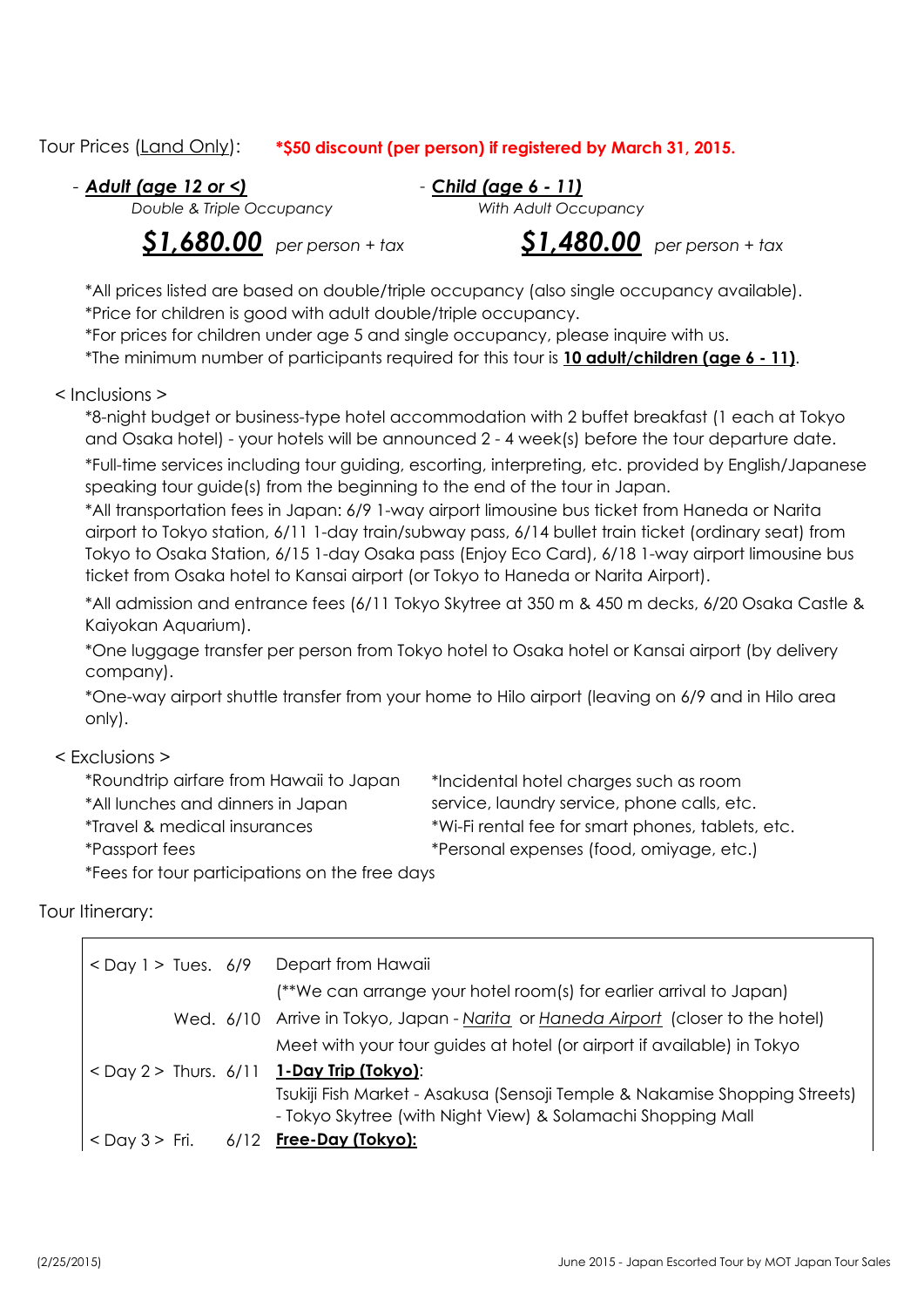|  |  | Plan and make your own customized trip!!                                 |
|--|--|--------------------------------------------------------------------------|
|  |  | (**Tokyo Disney Resort - DisneySEA & Disney Land day escorted by us)     |
|  |  | < Day 4 > Sat. 6/13 Free-Day (Tokyo):                                    |
|  |  | Explorer Tokyo area more!!                                               |
|  |  | (**NPB Baseball game day - Giants vs Marines, escorted by us)            |
|  |  | <day 5=""> Sun. 6/14 Transfer-Day (Tokyo to Osaka):</day>                |
|  |  | Transfer from Tokyo to Osaka by bullet train, Shinkansen                 |
|  |  | <day 6=""> Mon. 6/15 1-Day Trip (Osaka):</day>                           |
|  |  | Osaka castle - Namba - Dotonbori - Kaiyukan Aquarium                     |
|  |  | <day 7=""> Tues. 6/16 Free-Day (Osaka):</day>                            |
|  |  | Plan and make your own customized trip!!                                 |
|  |  | (**Universal Studio Japan day escorted by us)                            |
|  |  | <day 8=""> Wed. 6/17 Free-Day (Osaka):</day>                             |
|  |  | Explorer Osaka area more!!                                               |
|  |  | (**)-day Kyoto trip day escorted by us)                                  |
|  |  | <day 9=""> Thurs. 6/18 Returning Day (Osaka):</day>                      |
|  |  | Rinku Premium Outlets & Rinku Pleasure Town for the last-minute shopping |
|  |  | Depart from Kansai Airport or Airport in Tokyo or Nagoya                 |
|  |  | Return to Hawaii                                                         |
|  |  | (**We can arrange your hotel room(s) to extend stay in Japan)            |
|  |  |                                                                          |

Air Tickets to Japan:

 $\mathbf{I}$ 

This tour provides land services only and does not include your air tickets to Japan. To book your air tickets and get the lowest airfares, we recommend you to go online and check websites of airline companies or other travel sites. If you have enough miles to redeem, this is a great opportunity for you to use it! For example, for the Hawaiian Airlines, you need at least 40,000 miles to get 1-way air ticket to Japan. If you need an assistance booking your air tickets, please inquire with us.

Some of the direct flights from Hawaii to Japan are as follows':

| *Delta Airlines:    | HNL to NRT                 | NRT to HNL                 | or | KIX to HNL                 |
|---------------------|----------------------------|----------------------------|----|----------------------------|
|                     | <b>DL295</b>               | <b>DL296</b>               |    | <b>DL278</b>               |
|                     | <b>DL579</b>               | <b>DL578</b>               |    |                            |
| *Hawaiian Airlines: | HNL to HND<br><b>HA458</b> | HND to HNL<br><b>HA458</b> | Ωr | KIX to HNL<br><b>HA450</b> |

Also, more direct flights available from **ANA - Japan Airlines - United - China - Korean Airlines**

\*Please send us your flight information after you book your air tickets. Then we can provide you with instructions to meet the tour group at airport or hotel in Japan. \*Please book your air tickets after receiving a confirmation of the guaranteed tour departure from us. We will notify you by **April 30, 2015** if the minimum tour participant requirement of 10 PAX is met.

\*We can't guarantee to be on the same flights as yours as air tickets are arranged by customers.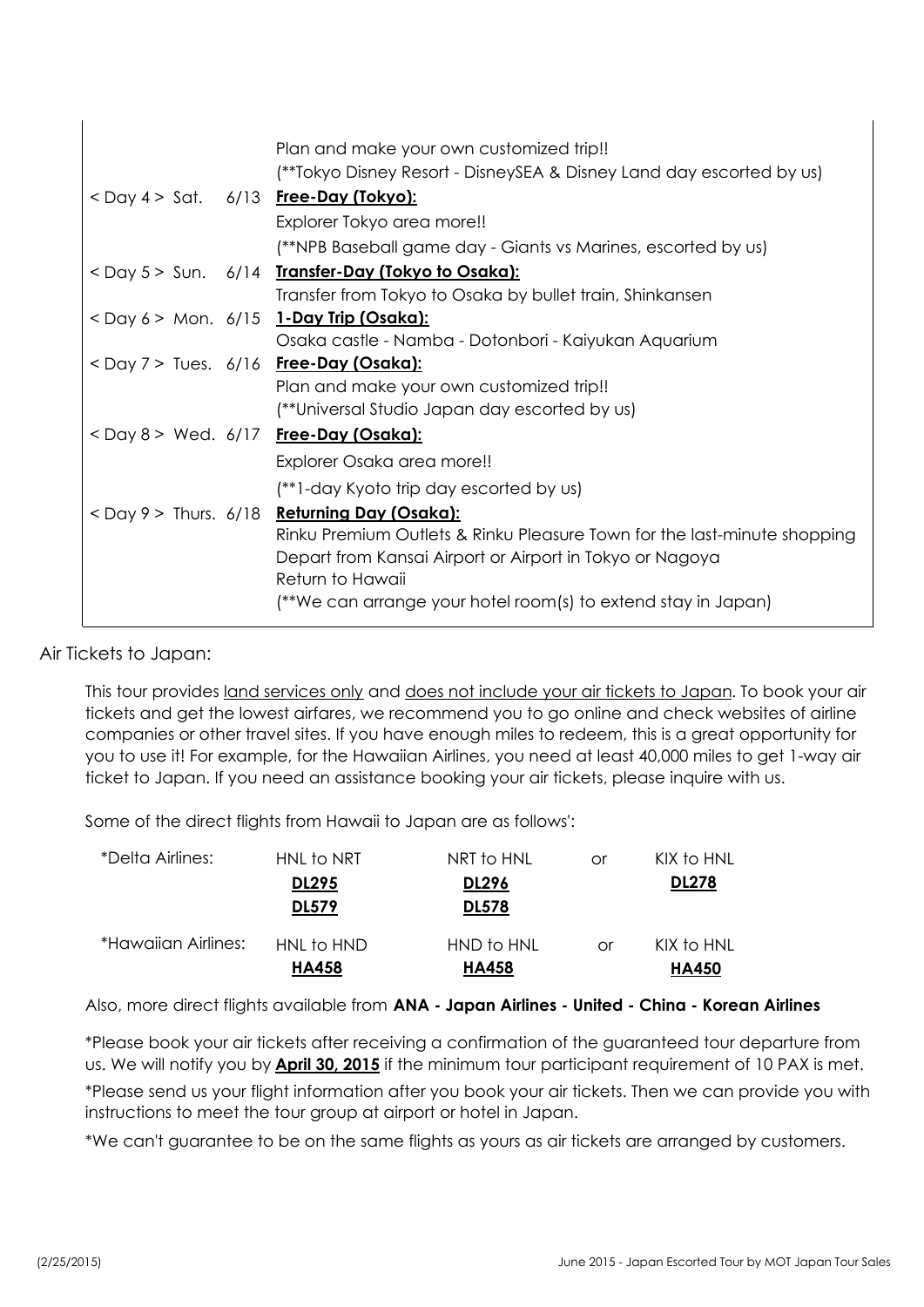Tour Registration:

To register for the tour, please fill out a tour registration form attached (or go online at http://www.maikaiohana.com/EN) and mail it to us or drop it at our office with a deposit fee of \$100 per person. Checks, cash or credit card payments (by Paypal or at our office) are acceptable.

> Attn: Yosh Sato, Japan Tour Sales MAIKAI OHANA TOURS 260 Kamehameha Avenue, Suite 209 Hilo, HI 96720

### Final Tour Payment(s):

We will notify you of your balance payment (tour price + tax - \$100) 1 week before the due date on **April 30, 2015** if the tour departure is guaranteed. A personal check, cash or credit cards (at our office or by Paypal) are acceptable. If you qualify for a discount and are late to make the balance payment, you will be disqualified for the discount.

### Cancellation Policy:

If you need to cancel your tour reservation, you must advise us in writing (by a letter signed by the person who has made the reservation or e-mail). Then we will confirm your cancellation and notify you of any cancellation fee(s) if any. Please note that any cancellation request by phone will not be accepted.

| If you cancel your reservation:                                    | one of the following cancellation fees applies: |                          |
|--------------------------------------------------------------------|-------------------------------------------------|--------------------------|
| > anytime prior to April 15, 2015                                  | $-4/30/2015$ :                                  | \$100 deposit per person |
| $>$ 39 to 25 days prior to the departure date (5/01 - 5/15/2015):  |                                                 | 50% of total tour price  |
| $> 24$ to 0 days prior to the departure date $(5/16 - 6/9/2015)$ : |                                                 | 100% of total tour price |

\*Deposit will be refunded to you if the tour is cancelled due to the minimum participant requirement.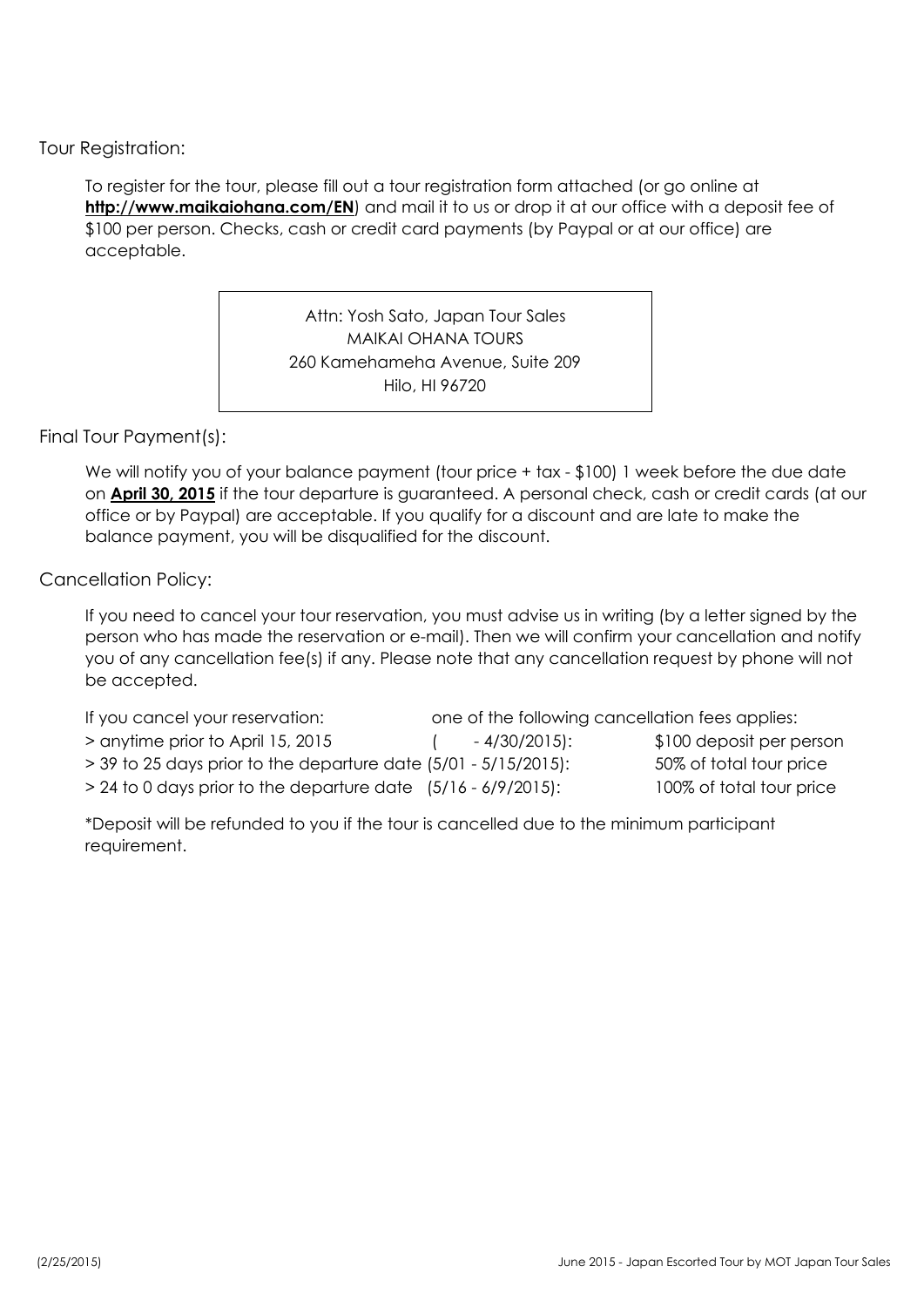Terms and Conditions:

1. You must have a valid US passport to travel to Japan.

2. Participants with Non-US passport may require to obtain visa from the Consulate General of Japan in Honolulu before the tour departure. Please contact at 808.543.3111.

3. You must be in good health condition and able to walk long-distance.

4. Daily tour schedule is subject to change due to weather conditions or other unforeseen circumstances.

5. Due to limited storage space on transportations like trains, it is recommended to carry only 1 luggage or 1 hand carry bag per person when transferring from 1 location to another.

6. Travel insurance is recommended to purchase for your protection.

7. Your hotels will be secured and announced to you 2 - 4 weeks before the tour departure date. All rooms will be budget/economy-class/business type: twin-bedrooms for double occupancy and single-bedrooms for single occupancy with non-smoking or smoking (can be treated with room freshener).

8. Credit cards are widely accepted to make your purchases in Japan. However, it is recommended to exchange some amount of cash (at least 50,000 Yen) to be expensed for your own needs. Local shops (100 yen shops, etc.) and restaurants may not accept credit cards.

9. Children are welcome to participate in the tour, but must be accompanied by a parent(s), grandparent(s) or legal guardian(s) with a parent's permission note.

10. The minimum number of 10 tour participants is required to guarantee the tour departure.

*Japan Tour Sales* **MAIKAI OHANA TOURS** 260 Kamehameha Avenue, Hilo Bay Building Suite 209 Hilo, Hawaii 96720, USA Phone (808) 969-1030 FAX (808) 969-2023 http://www.maikaiohanatours.com e-mail: jtour@maikaiohana.com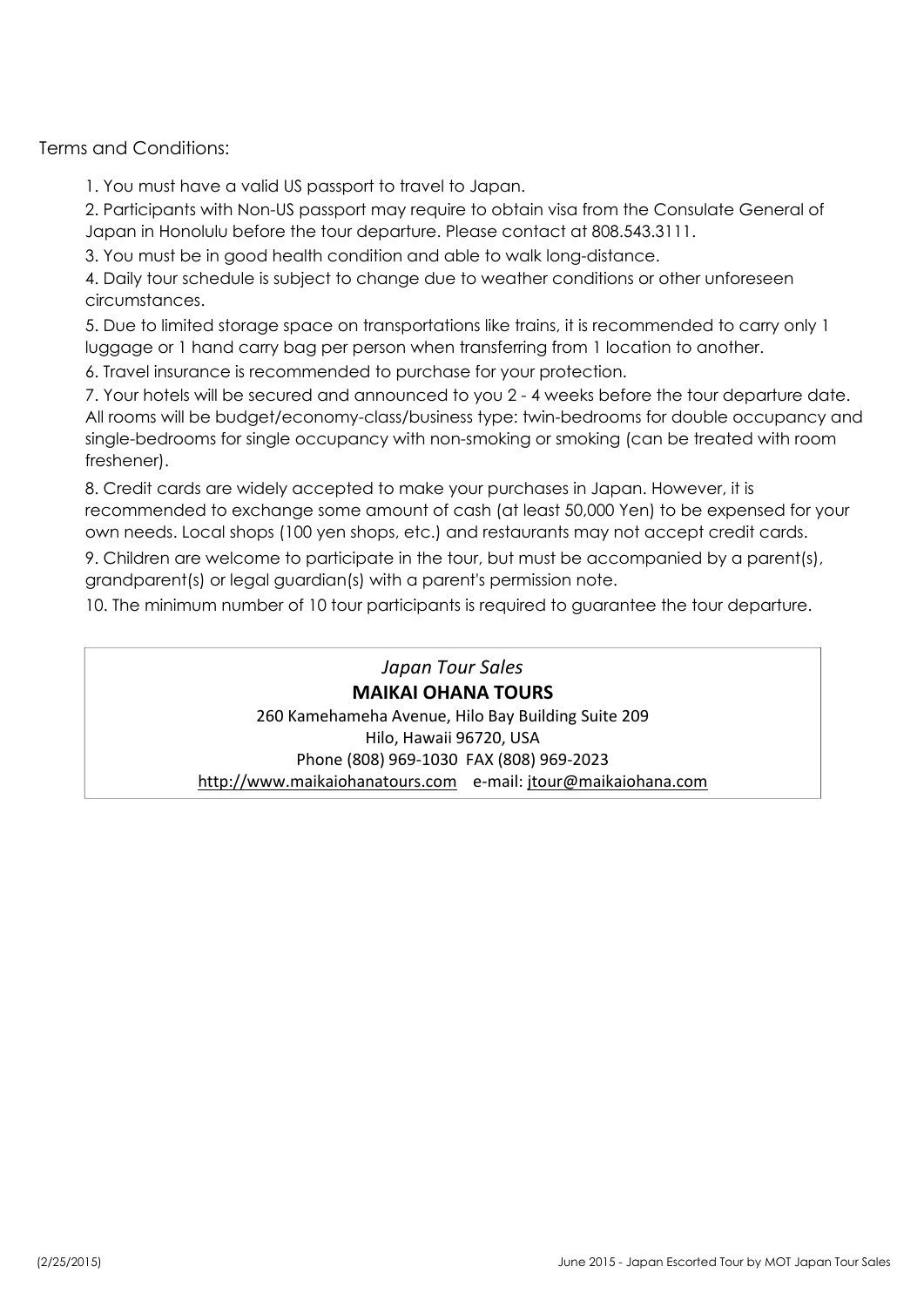# **TOUR REGISTRATION FORM**

To register for our tour and reserve your seat(s), please fill out this Tour Registration Form completely and submit it with a \$100 deposit per person (non-refundable). We will confirm your tour registration once it is processed.

1) Tour Name: **"Early Summer Fun in Japan - Let's Enjoy Tokyo and Osaka!!" (Japan Tour #003)"** 2) Tour Dates: **June 9, 2015 to June 18, 2015 (6/09/2015 - 6/18/2015)**

3) Tour Occupancy Type & Total Number of Participants:

|        | Single | <b>Double</b> | <b>Triple</b> | Child | Total |
|--------|--------|---------------|---------------|-------|-------|
| # of P |        |               |               |       |       |

4) Tour Participant Information:

<1> Tour Participant #1:

| Last                   |                  | First       |         | Middle          |        | Gender                 |
|------------------------|------------------|-------------|---------|-----------------|--------|------------------------|
|                        |                  |             |         |                 |        | M / F                  |
|                        | DOB (MM/DD/YYYY) | Nationality |         | Passport Number |        | Exp. Date (MM/DD/YYYY) |
|                        |                  |             |         |                 |        |                        |
| <b>Mailing Address</b> |                  |             | Phone # |                 | Cell # |                        |
|                        |                  |             |         |                 |        |                        |
|                        |                  |             | E-mail  |                 |        | *Line ID               |
|                        |                  |             |         | (a)             |        |                        |

\*Please use the last page to add information about participant #2 or more

\*Please set up your Line account on your smart phone to get connected to the tour group and your family. We will be using the Line to communicate with you and each other in Japan.

5) Tour Payment Method (check one):

| I will pay the tour deposit by | $\Box$ Cash - $\Box$ Personal Check - $\Box$ Credit Card |  |
|--------------------------------|----------------------------------------------------------|--|
| I will pay the balance due by  | $\Box$ Cash - $\Box$ Personal Check - $\Box$ Credit Card |  |

If you are paying your tour deposit of \$100 per person or balance by a personal check or money order, please make it payable to Maikai Ohana Tours and mail it to Maikai Ohana Tours, Japan Sales Dept., 260 Kamehameha Ave., Ste. 209, Hilo, HI 96720.

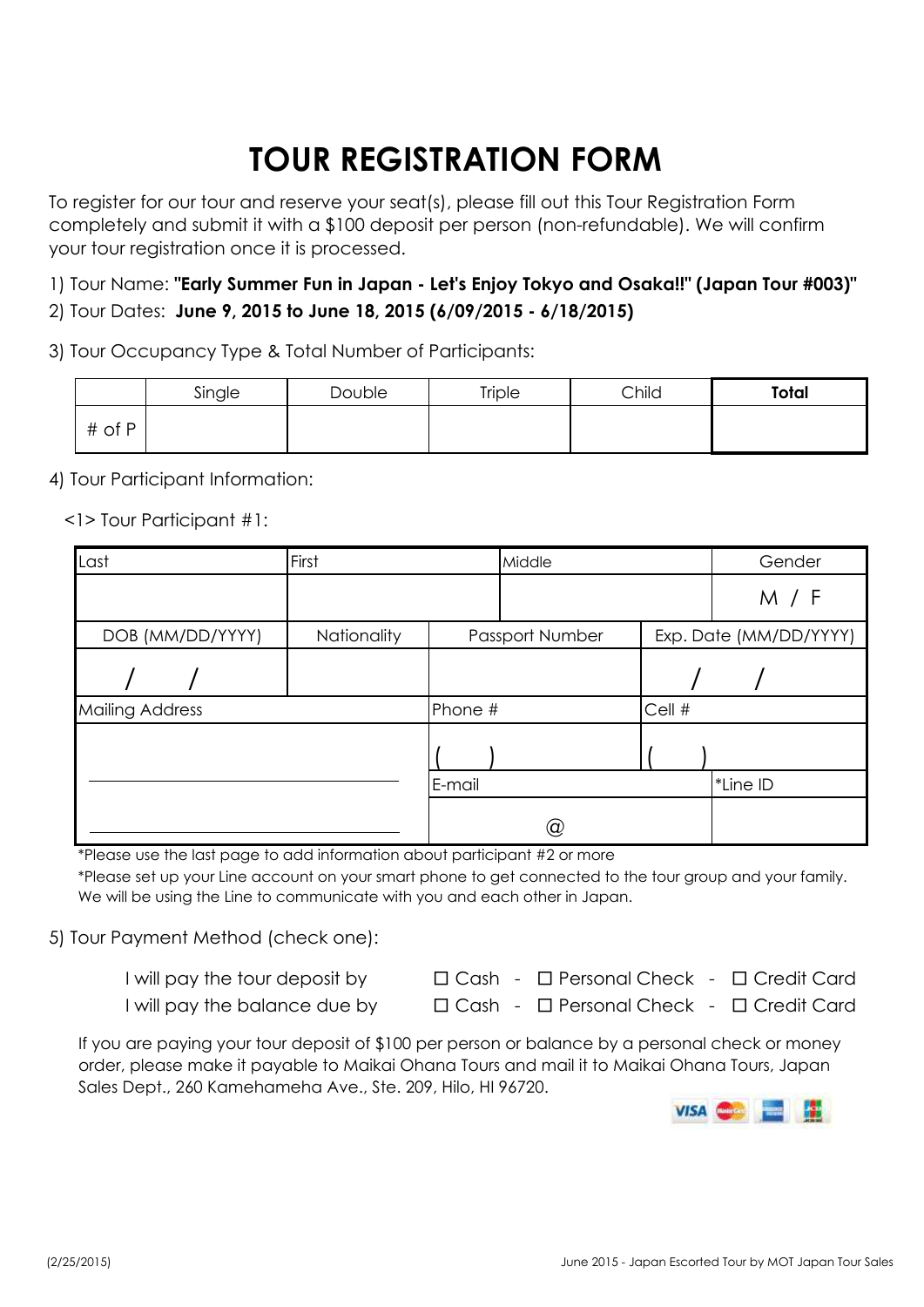### 6) Emergency Contact:

| <b>Contact Name:</b>    |     | Relationship: |  |
|-------------------------|-----|---------------|--|
| Phone (cell) $\#$ : $($ |     | Line ID:      |  |
| E-mail:                 | ία, |               |  |

7) Other Information:

Please list any medical conditions, food allergies or other assistance required:

Special request (if any):

### 8) Questioners (optional):

<1> What has made you decide to participate in this Japan tour?

<2> How many times have you visited Japan before?

<3> Do you speak, write, and/or read Japanese?

<4> What are you most interested in this Japan tour?

<5> What would you like to eat and/or drink in Japan?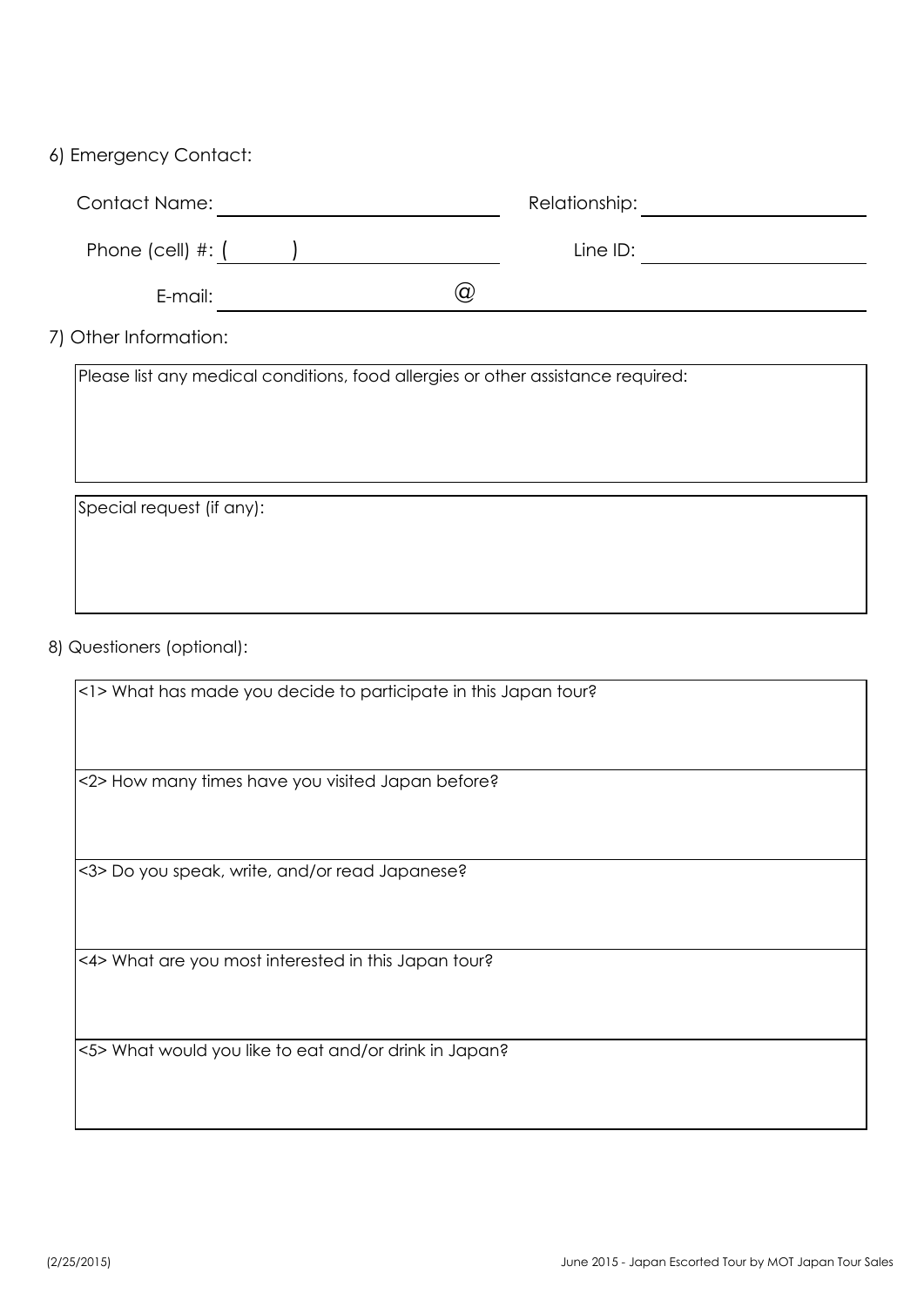### Responsibility

Maikai Ohana Tours (d.b.a of Aikane InterPacific Corporation) acts only as an agent for the owners and contractors providing means of transportation or other services where offered or provided. The issuance and acceptance of such tickets and/or vouchers shall be deemed to consent the further conditions that Maikai Ohana Tours shall not or become liable or responsible in any way in connection with such means of transportation or other services, or for any loss, injury or damage to or in respect of any person or property however arising, nor be responsible for damages arising from the default of a tour operator/carrier, lost/damaged luggage, trip cancellation, bad weather, natural disaster or other acts of God. We reserve the right to alter the tour schedule and itinerary given in this brochure and our website. We reserve the right to accept and retain or decline any person(s) as a member of any tour. All tours are based on 10 paying passengers. We reserve the right to cancel any tour 30 days or more prior to departure. All deposits will be refunded to you.

### Acknowledgement

I or We, the undersigned, have read carefully and understand the terms and conditions pertaining to the above stated tour and agree these conditions. All information will remain confidential.

| Signature: |  |  |  |
|------------|--|--|--|
|            |  |  |  |
| Name:      |  |  |  |

| Date: |  |  |  |  |
|-------|--|--|--|--|
|-------|--|--|--|--|



### **MAIKAI OHANA TOURS Japan Tour Sales** 260 Kamehameha Avenue, Suite 209 Hilo, Hawaii 96720 Ph. 808.969.1030 - FAX 808.969.2023 www.maikaiohana.com/EN E-mail: jtour@maikaiohana.com Please contact *Yosh Sato* for more information.